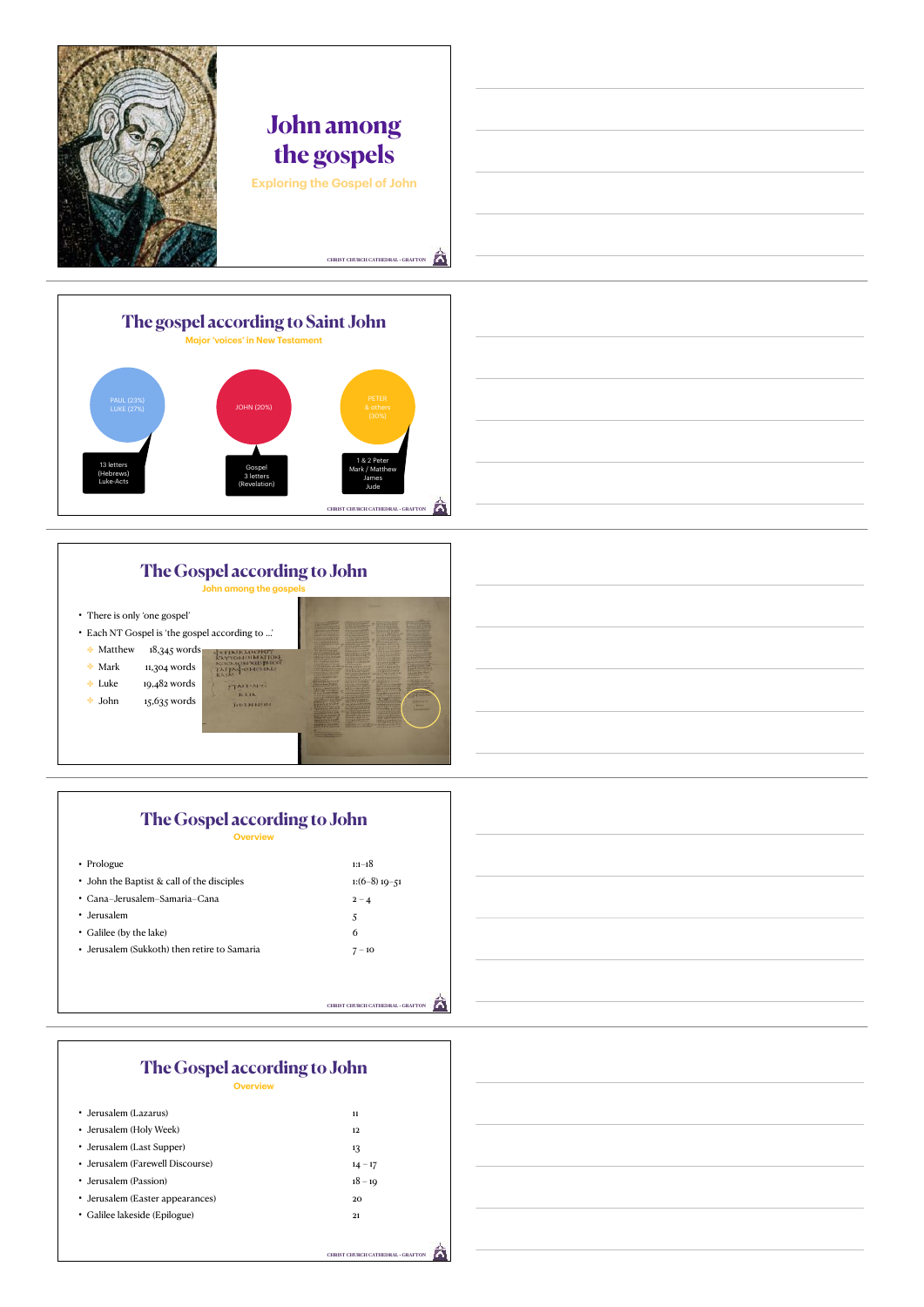



### **The Gospel according to John Compared with the Synoptic Tradition**

### **Synoptic Gospels Gospel of John**

| • Location    |                           | Galilee prior to Holy Week Jerusalem and the south dominates |
|---------------|---------------------------|--------------------------------------------------------------|
| • Towns       | Capernaum, Nazareth, Jer  | Jerusalem, Cana, lakeside                                    |
| · Religion    | Sabbath, synagogues       | Festivals in the temple                                      |
| • Opponents   | Scribes, Pharisees, Herod | "the Jews" & (less so) Pharisees                             |
| Passover<br>٠ | only 1                    | 3 mentioned                                                  |
| • Duration    | $12-18$ months $(?)$      | $2 - 3$ years (?)                                            |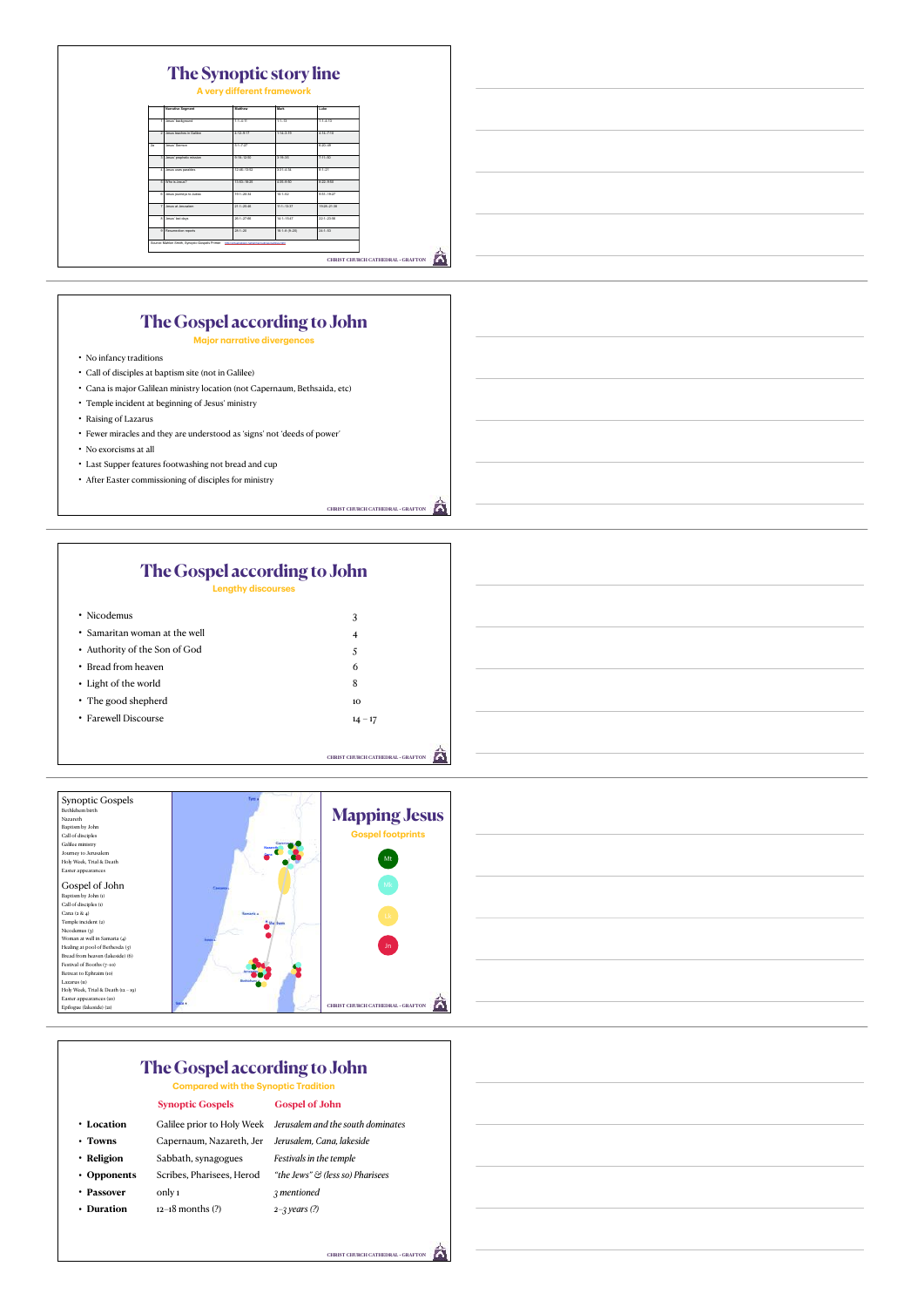### **The Gospel according to John**

**Compared with the Synoptic Tradition**

### **Synoptic Gospels Gospel of John**

• **Origins** Infancy narratives *Logos hymn*  • **Birthplace** Bethlehem *Galilee (not Bethlehem)* • **Baptism** Described *Assumed* • **Crisis** Temptations *Gethsemane prayer* • **Identity** like Moses/Elijah *divine revealer of truth*

- 
- **Audience poor & powerless** *those in darkness*  $\Im$  *sin (ignorance)*

â **CHRIST CHURCH CATHEDRAL • GRAFTON**

## **The Gospel according to John**

# **Compared with the Synoptic Tradition**

- **Title** son of Man *Son of God, the Son, Son of the Father*  • **Speech** parables & aphorisms *complex long discourses* • **Topic** look, the kingdom's here *Jesus, the Son*  • **Glorified** Transfiguration *Crucifixion ('the hour')* • **Last Supper** Bread & wine *Foot washing (cf. ch 6 Bread of Heaven)* • **Trial** silent Jesus *discussion with Pilate* **Synoptic Gospels Gospel of John** 
	-

â **CHRIST CHURCH CATHEDRAL • GRAFTON**

## **The Gospel according to John**

# **Compared with the Synoptic Tradition**

|                | <b>Synoptic Gospels</b>                               | <b>Gospel of John</b>                    |
|----------------|-------------------------------------------------------|------------------------------------------|
| • Message      | kingdom of God                                        | knowledge, belief, eternal life          |
|                | • Healing miracles deeds of power ( <i>dynameis</i> ) | signs (semeia)                           |
| • Exorcisms    | common                                                | not one example                          |
| • Know this    | judgment, Eschaton                                    | believe in me, receive the Spirit        |
| • Death        | crucified with 2 others                               | crucified alone                          |
| • At the cross | women watching                                        | Mary & Beloved Disciple                  |
| • Easter       | Peter, the Eleven                                     | Magdalene, Thomas                        |
| • Spirit       | Galilee / Pentecost                                   | Easter night                             |
|                |                                                       | <b>CHRIST CHURCH CATHEDRAL - GRAFTON</b> |

### **The Gospel according to John**

**Compared with the Synoptic Tradition**

### **Synoptic Gospels Gospel of John**

**• Disciples** Peter, James & John Andrew, Phillip, Nathanel, Nicodemus, Joseph of Arimathea, Lazarus, the Beloved Disciple, Thomas, Mary the mother of Jesus, Mary Magdalene

> â **CHRIST CHURCH CATHEDRAL • GRAFTON**

â

#### **The Gospel according to John Formation of a distinctive Jesus story**

Raymond E. Brown suggested the following process:

- Early traditional collections about Jesus, including a collection of miracles ('signs') and a passion narrative (Mark?)
- Developed into typical Johannine patterns through preaching and teaching over an extended period of time *(and within the particular context of exclusion from Jewish life)*
- Arranged into a consecutive document by one leader in that community
- Some secondary expansion, perhaps by same person?
- Final redaction by a disciple of the author adds the Temple incident in ch 2, the Eucharistic words in ch 6 and the Lazarus material in chs 11–12.

**CHRIST CHURCH CATHEDRAL • GRAFTON**